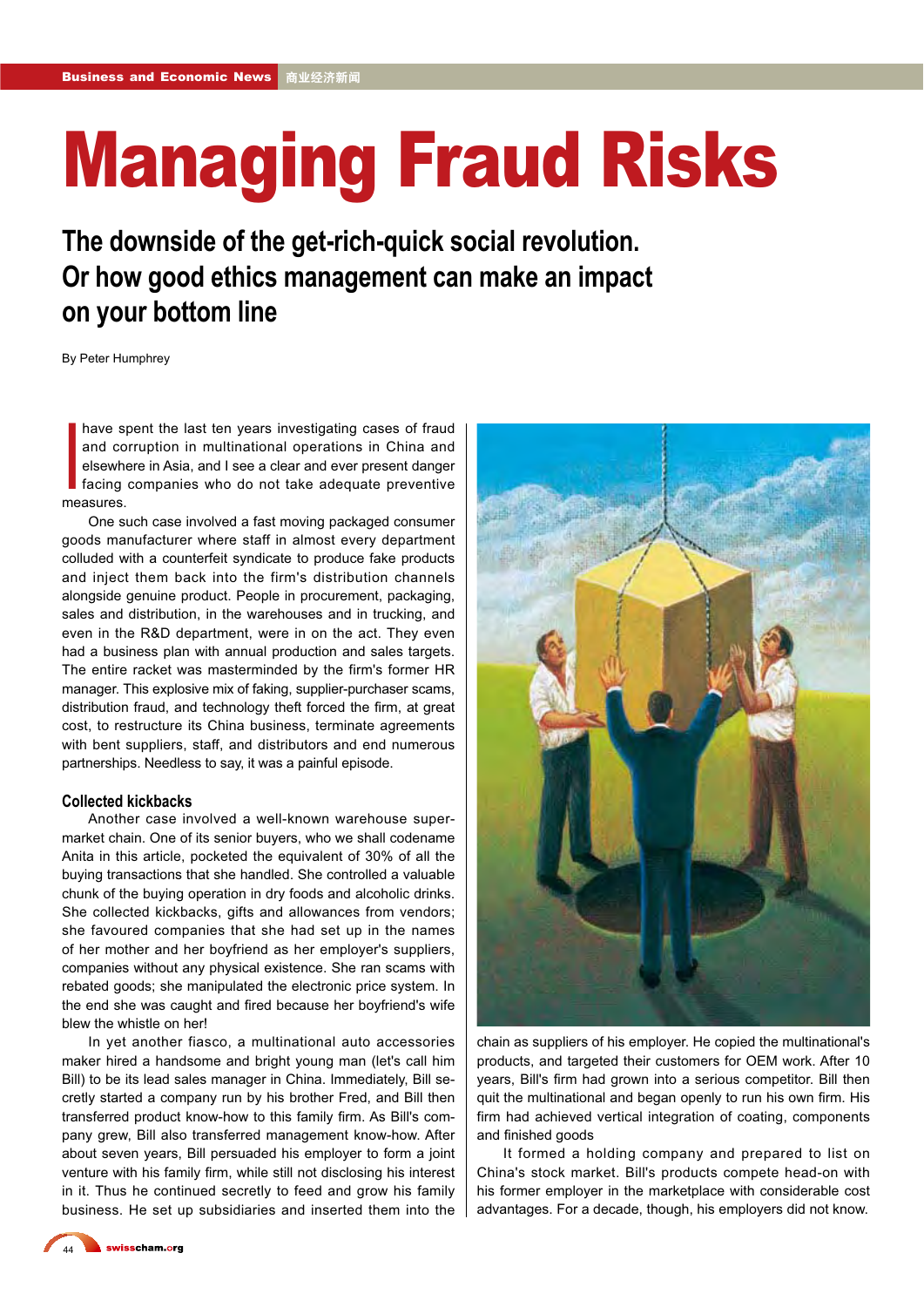#### **Head of¿ces are often blind**

In all these cases the victims had neglected basic business controls and measures to reduce the risk of this type of disaster occurring, and they had been slow to react when the first signs of the problem became obvious. The high incidence of fraud in China, roughly four times as high as the US, occurs against the background of a get-rich-quick social revolution and economic development phase that has spawned a high incidence of graft in both the public and private sectors. Not only that, due to the culture gap between many multinationals and their China operations, it is often hard to detect and respond to the challenges of white-collar crime.

That gap is one of the single most important factors. No foreign culture and language can be more remote and more difficult to grasp for western multinationals than the Chinese culture. Multinational head offices and their representatives are often blind to what is happening inside their own China operations. This blindness creates opportunity and temptation for unscrupulous individuals to commit fraud, thinking, often correctly, that they will go undetected. Very few multinationals bridge this gap well.

#### **Missing hands-on posture**

Very often head office or a senior expatriate manager fail to show an adequately hands-on posture, they do not show that they actually care about their operation, they are unable to reach out to all levels of employees, and they over-depend on a single point of reporting – usually a local hire with good English – to provide them with information about the operation. This person gathers too much unchecked power and controls the whole business: language, connections to government, internal network, external social network, direct contact with suppliers, direct contact with distributors, and loyalty from other staff within the company. Conversely, junior employees wishing to express ethical complaints often have no channel to communicate with head office or with the senior expatriate managers even if they want to report problems. This creates fertile ground for deception and fraud. Companies must tackle this risk through a healthy and balanced approach towards the local vs. expat ratio, HR management, screening, training, checks and balances, and internal controls.

#### **China: fraud equal to 16% of GDP**

Add to this "gap" problem the mentality that has seized many people in this society in recent times and the tremendous social pressure felt by many people here – especially the young. Money brings prestige, and many people are prepared to take shortcuts to own houses, cars and luxury goods. Scholars at Beijing's prestigious Tsinghua University have estimated that the equivalent of 16% of China's GDP is lost to fraud and corruption each year, compared with an estimated 4% fraud rate in the United States.

Faced by such challenges, more companies have recently been adopting broad-based ethics control programs to prescreen employees, vendors, distributors and prospective JV partners or acquisition targets. We have also seen a significant rise in compliance audits. In short, due diligence, background vetting, robust responses to violations of internal controls or to unethical conduct, and the provision of early warning mechanisms to detect or avert fraud, are being embraced in a more integrated way.

#### **Outlaw unethical behaviour**

Greater efforts are visible among many companies to introduce or strengthen a Code of Conduct or Code of Ethics by tying it into employment contracts as well as contracts with suppliers and distributors, to outlaw unethical behaviour, especially collusive activity between staff and business counterparties. The more advanced companies are drilling the code of ethics into their workforce and associated firms through ethical awareness and compliance training.

Whistle-blowing hotlines, usually established by big firms on a global basis, have been found inadequate to deal with operations in China due to cultural and language differences. A global ombudsman sitting half way round the world fails to understand the special traits of China. But there needs to be a reliable channel for staff, suppliers, dealers, partners, customers and other stakeholders to report ethics concerns to appropriate people in the organisation. Some firms are now therefore setting up special hotlines to exclusively handle China complaints. All these are welcome developments.

#### **Key Measures to Prevent Fraud**

- Background screening of staff, vendors, distributors, resellers etc
- Due diligence beyond the balance sheet check the people
- Strengthen internal controls & monitoring
- Check compliance with internal procedures
- Educate your staff in local and international laws, ensure compliance
- Conduct internal audits, fraud risk assessments, process reviews
- Impose a Code of Ethics (COE) and bind it into all contractual relationships
- Hold ethics awareness training to drill the COE into staff and partners
- Use a whistle-blowing hotline and treat ethics complaints seriously
- Introduce checks and balances to prevent crossdepartmental collusion
- Show a hands-on management style
- Use clear and visible deterrents, punish the violators
- Be on guard against alternative loyalties centering on cliques
- Cultural differences must be well managed, avoid "them and us" syndrome

#### **About author**



**Peter Humphrey** is the founder and Managing Director of ChinaWhys, an advisory firm promoting business ethics and transparency. He is also President of the China chapter of the Association of Certified Fraud Examiners (ACFE). He is fluent in Chinese and has dealt with China and other Communist countries for more than 30 years. **www.chinawhys.com**